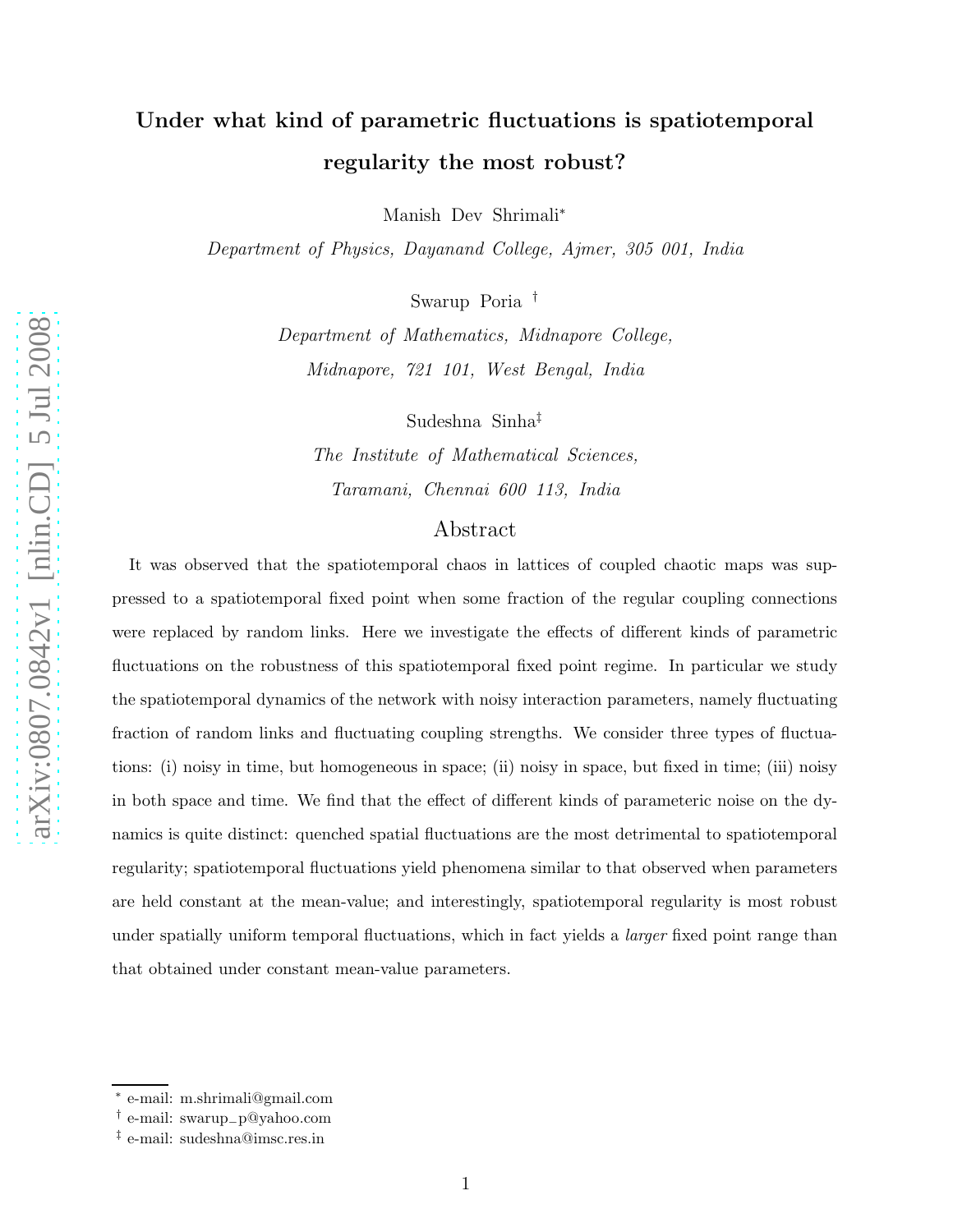#### INTRODUCTION

One of the important prototypes of extended complex systems are nonlinear dynamical systems with spatially distributed degrees of freedom, or alternately spatial systems composed of large numbers of low dimensional nonlinear systems. The basic ingredients of such systems are: (i) creation of local chaos or local instability by a low dimensional mechanism and (ii) spatial transmission of energy and information by coupling connections of varying strengths and underlying topologies.

The Coupled Map Lattice (CML) is such a model, capturing the essential features of the nonlinear dynamics of extended systems [\[3](#page-10-0)]. A very well-studied coupling form in CMLs is nearest neighbour coupling. However some degree of randomness in spatial coupling can be closer to physical reality than strict nearest neighbour scenarios. In fact many systems of biological, technological and physical significance are better described by randomising some fraction of the regular links [\[1,](#page-10-1) [2](#page-10-2)]. Here we focus on a ring of coupled chaotic maps whose coupling connections are dynamically rewired to random sites with probability  $p$ , namely at any instance of time, with probability  $p$  a regular link is switched to a random one [\[4\]](#page-10-3).

It has recently been found that such random coupling yields a spatiotemporal fixed point in a network of chaotic maps [\[5\]](#page-11-0). That is, the strongly unstable fixed point of the local chaotic map is stabilized under increasing randomness in the coupling connections. Thus interestingly, the inherent chaos present in the individual local units is suppressed by dynamically switched random links, giving rise to a global spatiotemporal fixed point attractor.

In this paper we study the effect of *parametric fluctuations* on the synchronization properties of such networks. We consider different types of noise in the parameters: (i) spatial (ii) temporal and (ii) both spatial and temporal. Keeping the local dynamics always fully chaotic, we focus on parameteric noise in the interaction parameters between the nodes in the network. In particular, we consider fluctuations in the fraction of random links  $p$  in the system, and fluctuations in the coupling strength of the different links. That is, we study perturbations in both the geometry of the network connections, as reflected in noisy  $p$ , as well as in the strength of the links.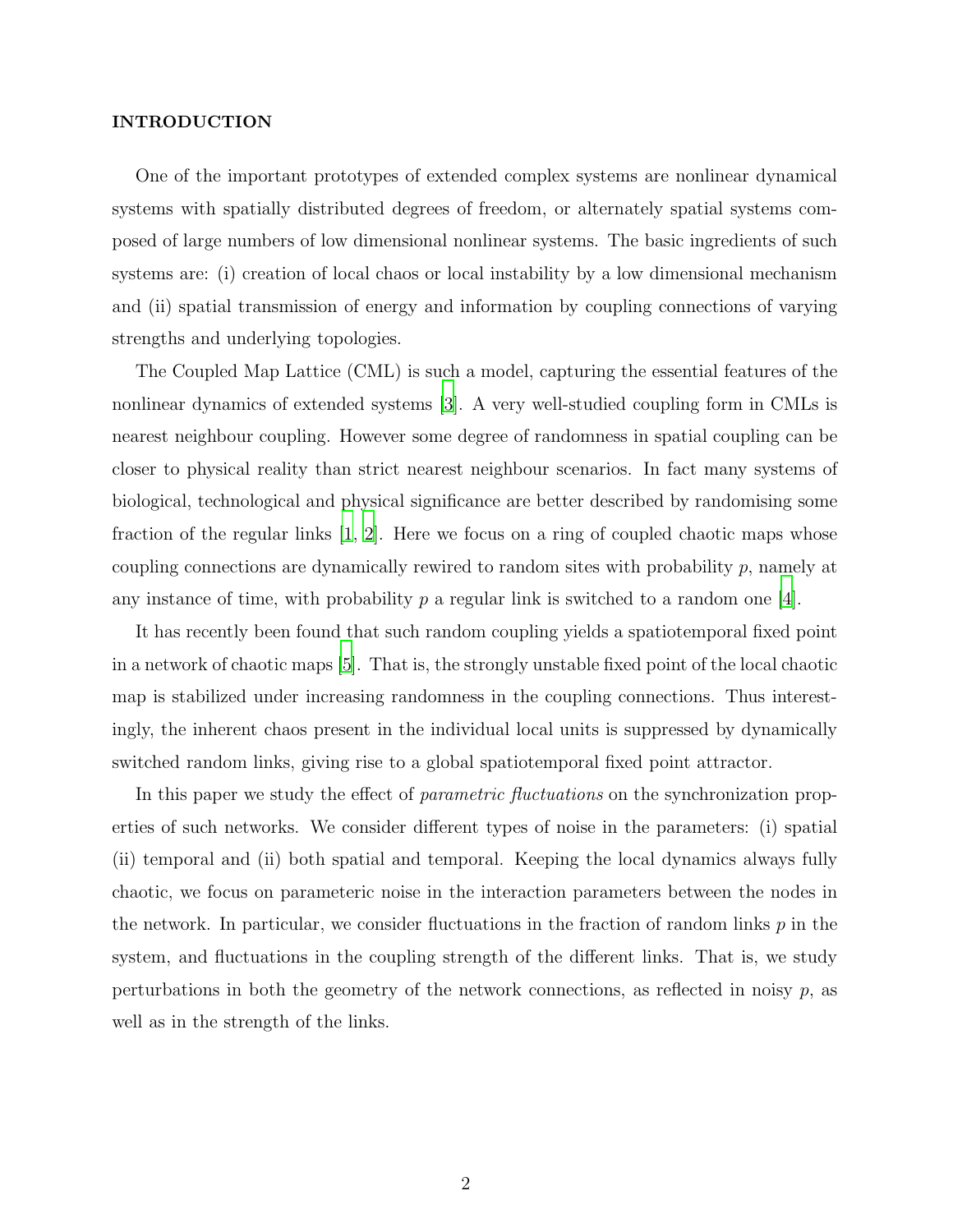#### MODEL

We consider a network of N coupled logistic maps. The sites are denoted by integers  $i = 1, \ldots, N$ , where N is the size of the lattice. On each site is defined a continuous state variable denoted by  $x_n(i)$ , which corresponds to the physical variable of interest.

The evolution of this lattice, under interactions with the nearest neighbours, is given by

$$
x_{n+1}(i) = (1 - \epsilon)f(x_n(i)) + \frac{\epsilon}{2} \{x_n(i+1) + x_n(i-1)\}
$$
 (1)

The strength of coupling is given by  $\epsilon$ . The local on-site map is chosen to be the fully chaotic logistic map:  $f(x) = \alpha x(1-x)$  with  $\alpha = 4$ , as this map has widespread relevance as a prototype of low dimensional chaos.

We consider the above system with its coupling connections rewired randomly with probability  $p$ . Namely, at every update we will connect a site with probability  $p$  to randomly chosen sites, and with probability  $(1 - p)$  to nearest neighbours, as in Eqn. 1. That is, at every instant a fraction  $p$  of randomly chosen nearest neighbour links are replaced by random links. The case of  $p = 0$  corresponds to the usual nearest neighbour interaction, while  $p = 1$ , corresponds to completely random coupling. This type of connectivity has been observed in a range of natural and human-engineered systems [\[2\]](#page-10-2).

In this work, we will focus on the effect of fluctuations in the interaction parameters, i.e. noisy coupling strength  $\epsilon$ , and fraction of random links p [\[6\]](#page-11-1). Now, one can have four distinct scenarios (denoting the relevant parameter as A):

$$
(i) A_n(i) \equiv A_0
$$

Here the parameter is constant. We will denote this case of zero fluctuations by C.

(ii) 
$$
A_n(i) = A_0 \pm \delta A \eta^i \equiv A(i)
$$

Here  $\delta A$  is the strength of the fluctuation in the parameter around mean value  $A_0$  and  $\eta^i$  is a zero-mean random number. So here the parameters are random in space but remain frozen in time, i.e. the parameters are spatially fluctuating but temporally invariant. In this case then, we have quenched disorder or a basic inhomogeneity of the network links. We will denote this case of spatial parametric fluctuations by S.

(iii)  $A_n(i) = A_0 \pm \delta A \eta_n \equiv A_n$ .

Again  $\delta A$  is the strength of the fluctuation in the parameter around mean value  $A_0$  and  $\eta_n$  is a zero-mean random number. So the fluctuation is a function of time but is site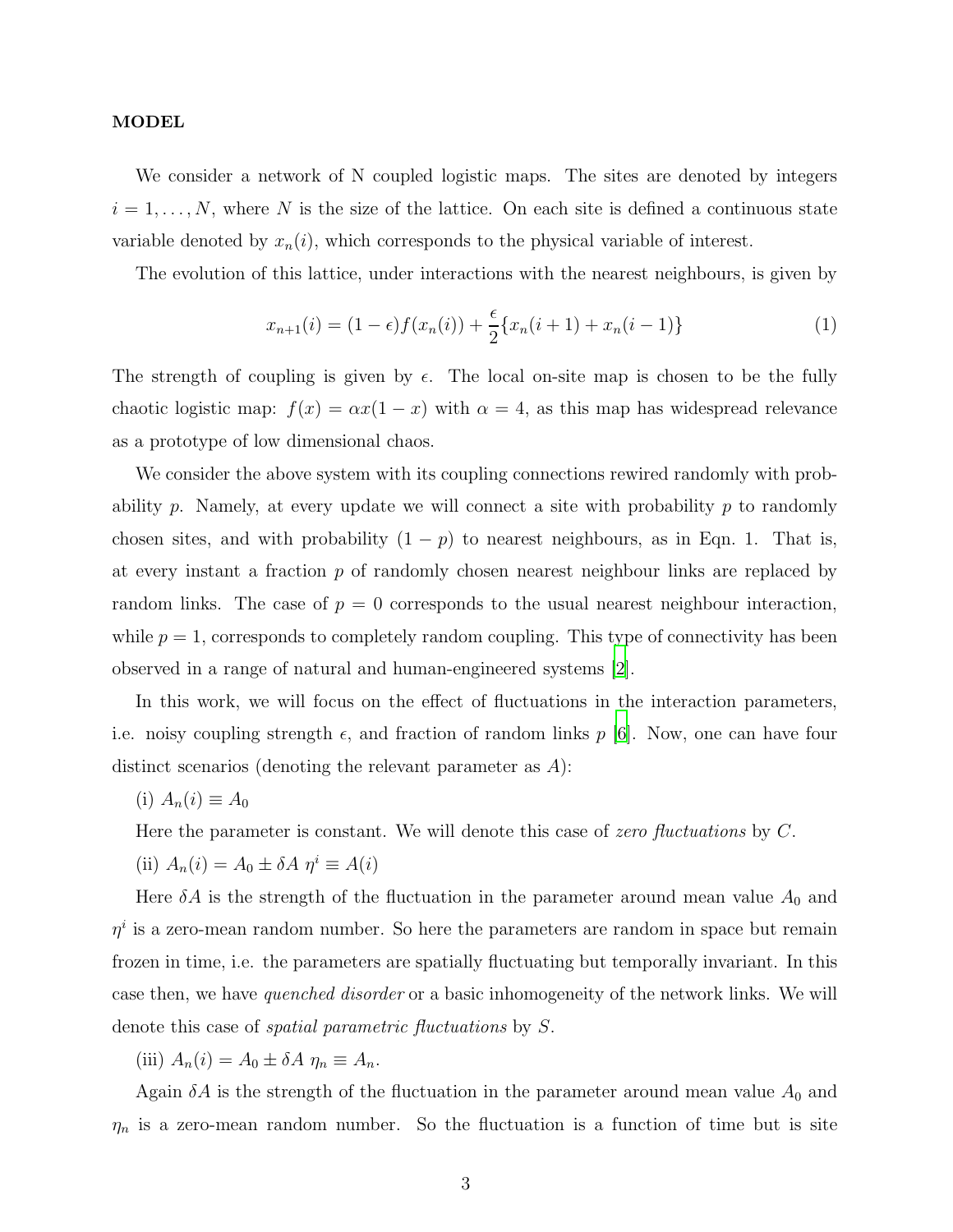independent, i.e. the noise in the parameter is synchronous for all the elements, namely parameter A is spatially uniform, though random in time. This kind of a situation may arise when the system is quite uniform intrinsically, but is subject to a common perturbation, for instance from a common environmental influence, like say fluctuations in the ambient temperature. We will denote this case of temporal parametric fluctuations by T.

(iv)  $A_n(i) = A_0 \pm \delta A \eta_n^i$ 

Here the fluctuations are a function of both time and space. Such a scenario describes a situation where the system is both inhomogeneous in space and noisy in time. We will denote this case of spatiotemporal parametric fluctations by ST.

Here we consider  $\eta$  to be uniformly distributed in the interval [0, 1]. We have simulated the system, for all the above cases, with fluctuations in coupling strength (i.e.  $A \equiv \epsilon$ ) and in the fraction of random links (i.e.  $A \equiv p$ ). The initial conditions of the individual elements were randomly chosen in the interval  $[0, 1]$ , and sufficient transients were removed before looking at the spatiotemporal profile of the network.

## ROBUSTNESS OF THE SPATIOTEMPORAL FIXED POINT UNDER PARAMET-RIC FLUCTUATIONS

Fig. 1 displays the bifurcation diagrams of the system under different types of fluctuations in the fraction of random links  $p$ , around a mean value of  $p_0$ . It is evident that the spatiotemporal fixed point is quite robust under parametric fluctuations in general, as the range of the spatiotemporal fixed point in coupling parameter space does not reduce much under noisy  $p$ . It can also clearly be seen that the bifurcation profile of the system under spatiotemporal fluctuations in  $p$  (Fig. 1d) is very similar to the system under constant  $p = p_0$  (Fig. 1a). Further we observe that quenched spatial fluctuations reduces the range of stability of the spatiotemporal fixed point most significantly (Fig. 1b). On the other hand temporal fluctuations in p does not degrade the stability of the fixed point regime, and is most conducive to spatiotemporal regularity. In fact, interestingly the fixed point range obtained under temporal prametric fluctuations (Fig. 1c) is larger than that obtained from the constant case (Fig. 1a). Qualitatively similar bifurcation diagrams with respect to  $p$ were obtained under fluctuations in the coupling strength of the different links.

In order to quantify the above observation we calculate the average deviation of the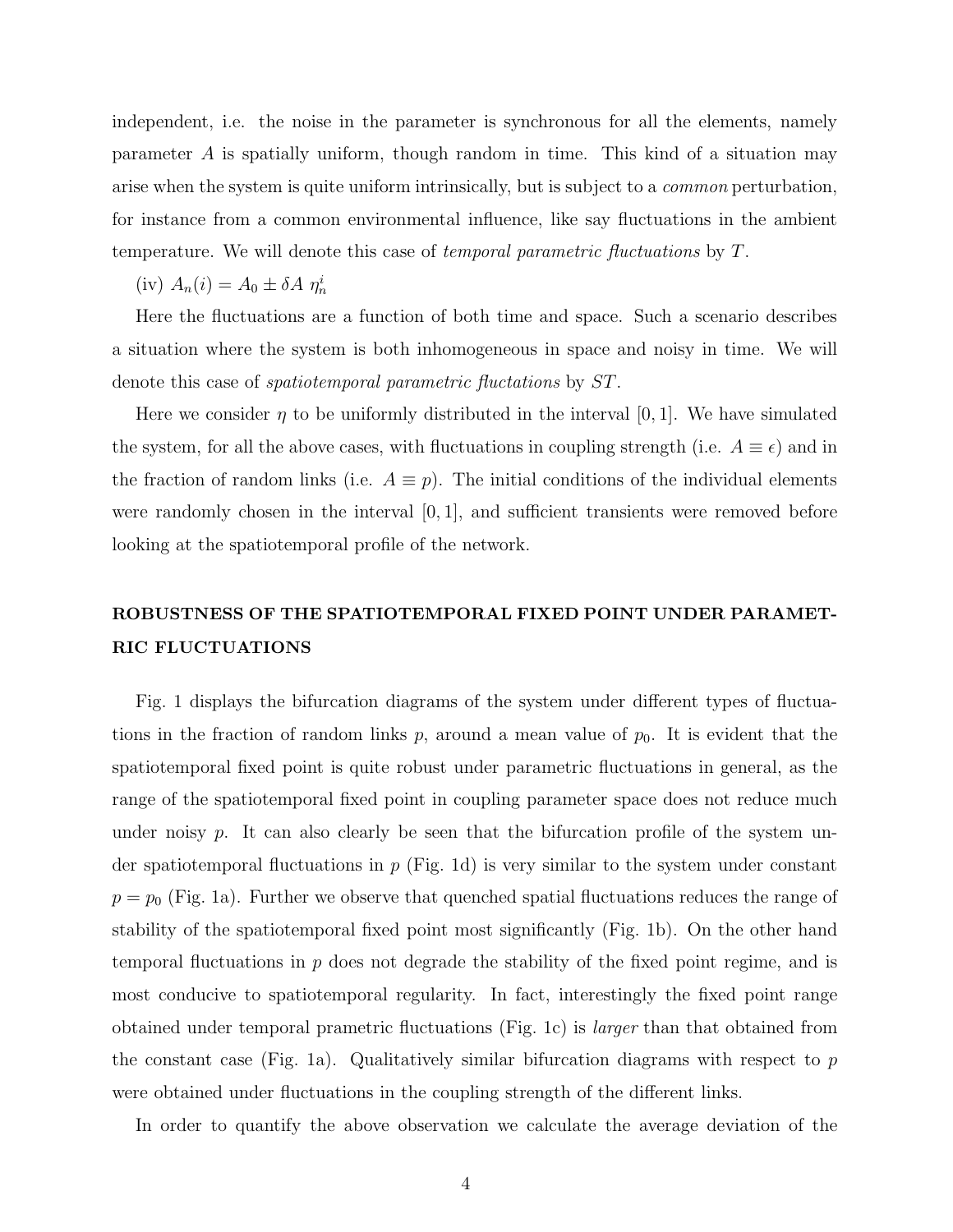system from a synchronized state, denoted by Z, and defined as:

$$
Z = \langle x_n(i) - \overline{x} \rangle^2 \rangle \tag{2}
$$

where  $\overline{x}$  is the mean value of x. The averages  $\langle \langle \ldots \rangle \rangle$  are over all sites  $i$   $(i = 1, \ldots N)$ and over long times n.

Figs. 2-3 show error Z with respect to coupling strength and the fraction of random links p, under parametric fluctuations in p and  $\epsilon$  respectively. It is clearly evident from both figures that temporal parametric fluctuations  $(T)$  gives zero error for the largest range. Spatiotemporal parametric fluctuations  $(ST)$  and the case where the parameter is kept constant at the mean value  $(C)$  give completely similar trends. As observed earlier, the case of spatial paramteric fluctuations  $(S)$  gives the smallest range, namely the spatiotemporal fixed point is least robust under quenched disorder.

We also calculate the critical value of coupling strength after which the spatiotemporal fixed point gains stability, denoted by  $\epsilon_c$ , and the critical fraction of random links after which the spatiotemporal fixed point is stable, denoted by  $p_c$ . The fixed point range in coupling parameter space is then  $(1 - \epsilon_c)$ , and in the space of p it is  $(1 - p_c)$ .

Figs. 4-5, shows the range of the spatiotemporal fixed point in  $\epsilon$  and p space, for varying strengths of parameteric fluctuations. It is clear that the effect of spatiotemporal fluctuations is quite indistinguishable from the mean field case (namely the case of  $p_0$  and  $\epsilon_0$ , with  $\delta p$  and  $\delta \epsilon$  equal to zero). It is also evident that quenched disorder reduces the stable range the most, while the fixed point range is the largest for spatially uniform temporal fluctuations. In fact remarkably, for temporal fluctuations, the fixed point range for large fluctuation strengths is larger than that obtained for zero fluctuations. These results re-inforce the conclusions drawn from the calculations of the error function Z.

Lastly note that similar trends are also observed when the parametric fluctuations are *periodic*, not random. For instance consider the case where the fraction of random links  $p$  is distributed in a period 2 cycle :  $p_1$ ,  $p_2$ . For the case of quenched spatial periodic fluctuations (denoting the value of p at site i as  $p(i)$ ) we have:  $p_1(1), p_2(2), p_1(3), p_2(4) \dots$  for all time. For temporal periodic fluctuations we have  $p(i) = p_1$  for all sites i at time n, followed by  $p(i) = p_2$  for all sites at time  $n + 1$ , back to  $p(i) = p_1$  for all sites at time  $n + 2$  etc... For spatiotemporal periodic fluctuations we have the parameters varying as a 2-cycle in space and time, namely  $p_1(1), p_2(2), p_1(3), p_2(4) \ldots$  at time n followed by  $p_2(1), p_1(2), p_2(3), p_1(4) \ldots$  at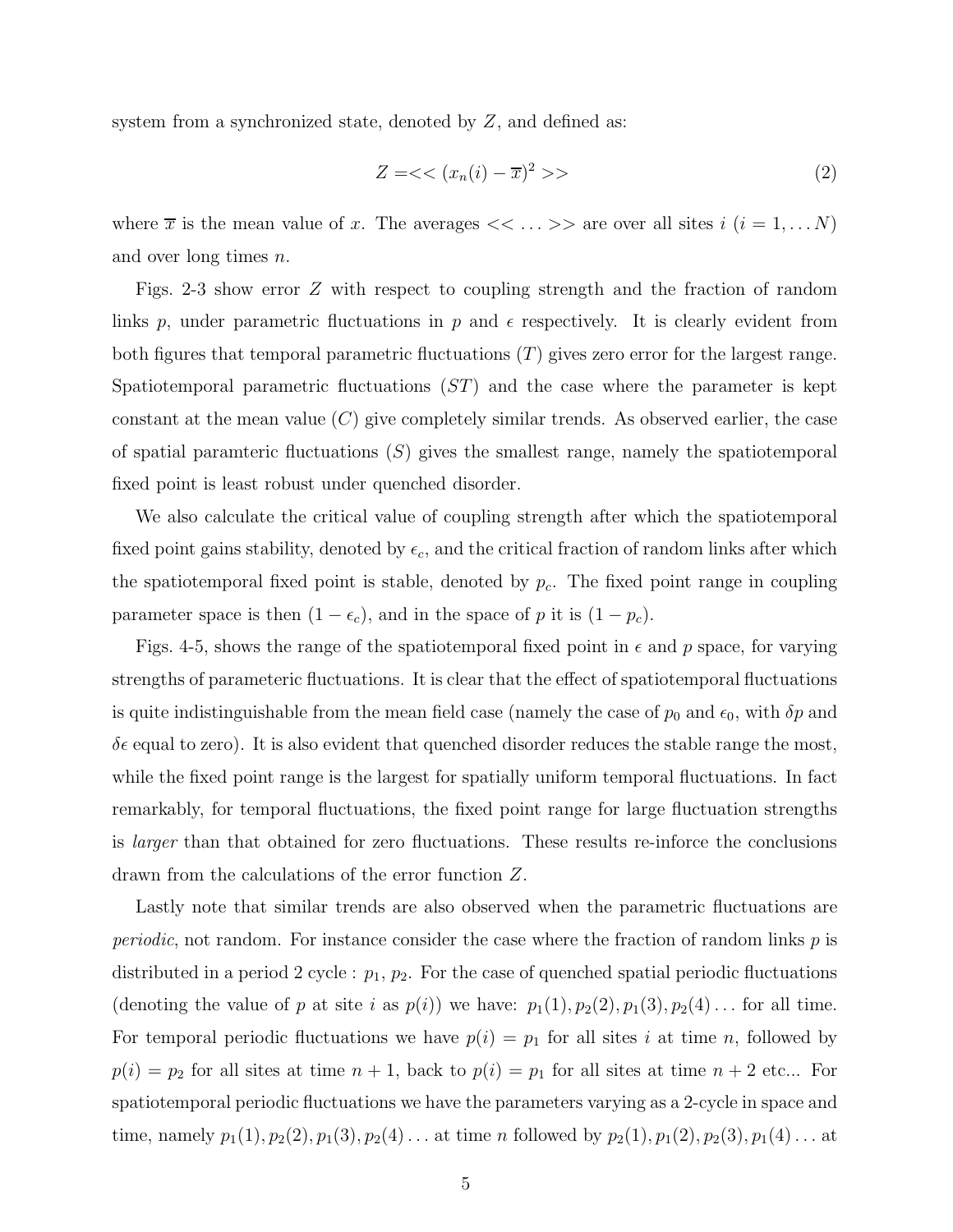

FIG. 1: State of the system with respect to coupling strength  $\epsilon$ , under different types of fluctuations in p: (a) constant  $p = 0.5$  (b) spatial fluctuations (c) temporal fluctuations and (d) spatiotemporal fluctuations. Here strength of fluctuations  $\delta p = 0.5$  in cases (b)-(d), around a mean value of  $p_0 = 0.5.$ 

time  $n+1$  etc... For all these cases one obtains the same qualitative behavior as the random fluctuation cases, namely quenched spatial periodic fluctuations are the most detrimental to spatiotemporal regularity; space-time periodic fluctuations yield phenomena similar to that with constant mean-values  $p_0 = (p_1 + p_2)/2$ ; and spatiotemporal regularity is most robust under spatially uniform periodic fluctuations.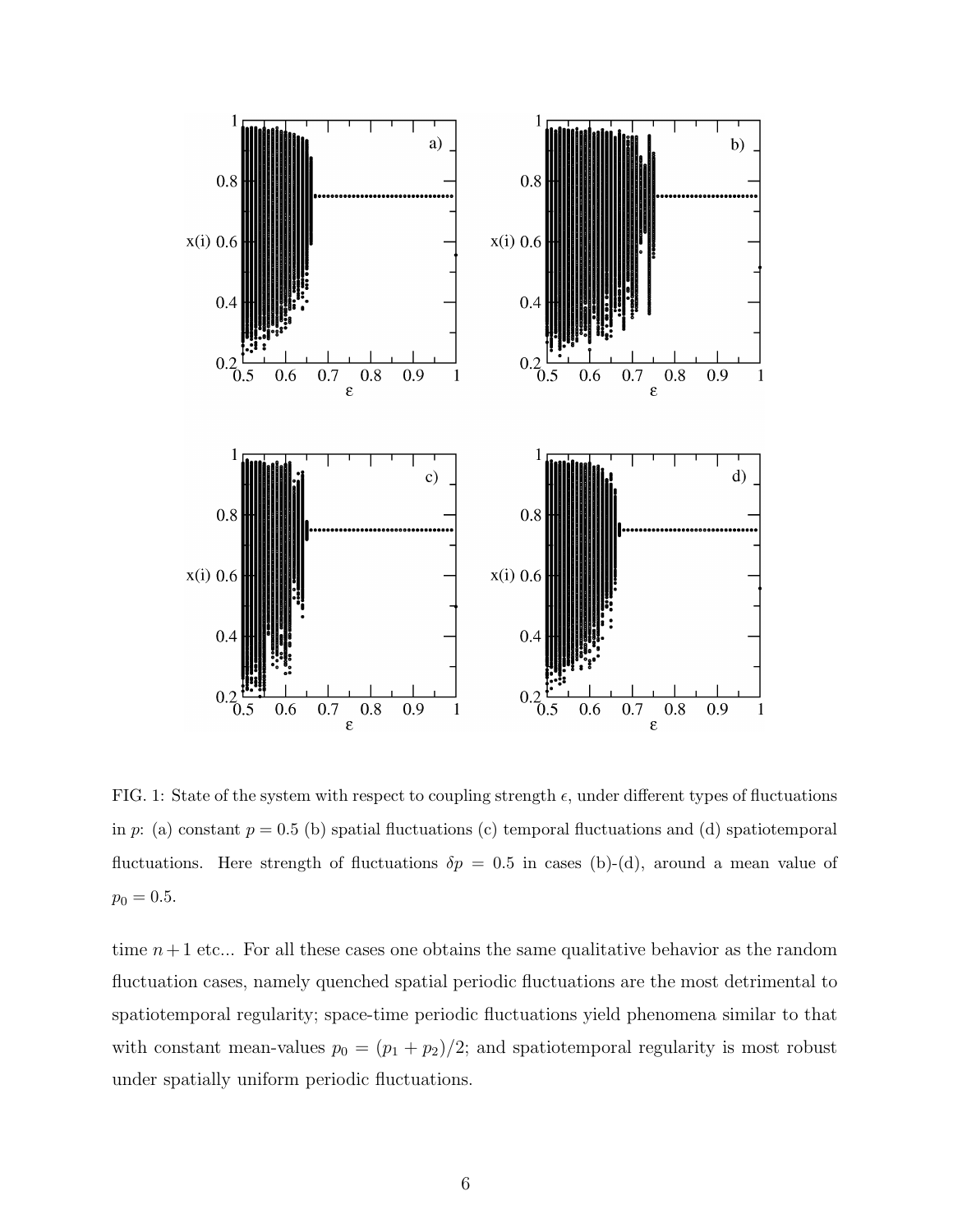

FIG. 2: Average synchronization error  $Z$ , as a function of coupling strength, for four different cases: (i) p constant at the mean value  $p_0 = 0.5$  denoted by C; (ii) spatial fluctuations in p denoted by S; (iii) temporal fluctuations in  $p$  denoted by  $T$ , and (iv) spatiotemporal fluctuations in  $p$  denoted by ST. Here the strength of fluctuations  $\delta p = 0.5$  in cases (ii)-(iv), namely p is distributed uniformly in the range  $[0:1]$ . Observe that T gives (almost) zero error for the largest range,  $ST$  and C give similar trends, while  $S$  gives the smallest range, namely the least robustness for the spatiotemporal fixed point.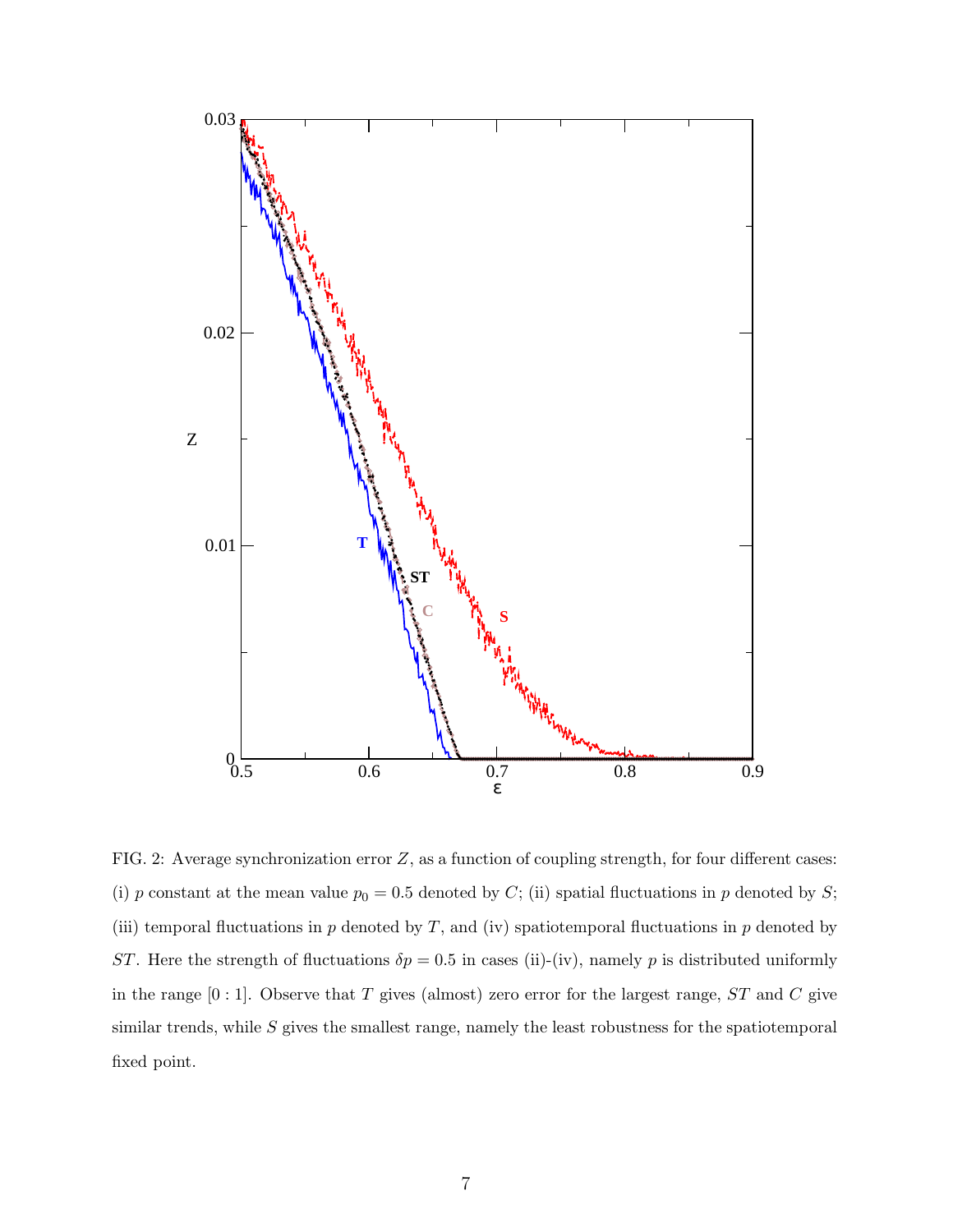

FIG. 3: Average deviation of the system from the spatiotemporal fixed point, Z, as a function of the fraction of random links p, for four different cases: (i)  $\epsilon$  constant at the mean value  $\epsilon_0 = 0.8$ denoted by C; (ii) spatial fluctuations in  $\epsilon$  denoted by S; (iii) temporal fluctuations in  $\epsilon$  denoted by T, and (iv) spatiotemporal fluctuations in  $\epsilon$  denoted by ST. Here the strength of fluctuations  $\delta \epsilon = 0.2$  in cases (ii)-(iv), namely  $\epsilon$  is distributed uniformly in the range [0.6 : 1]. Observe that T gives (almost) zero error for the largest range,  $ST$  and  $C$  give similar trends, while  $S$  gives the smallest range, namely the least robustness for the spatiotemporal fixed point.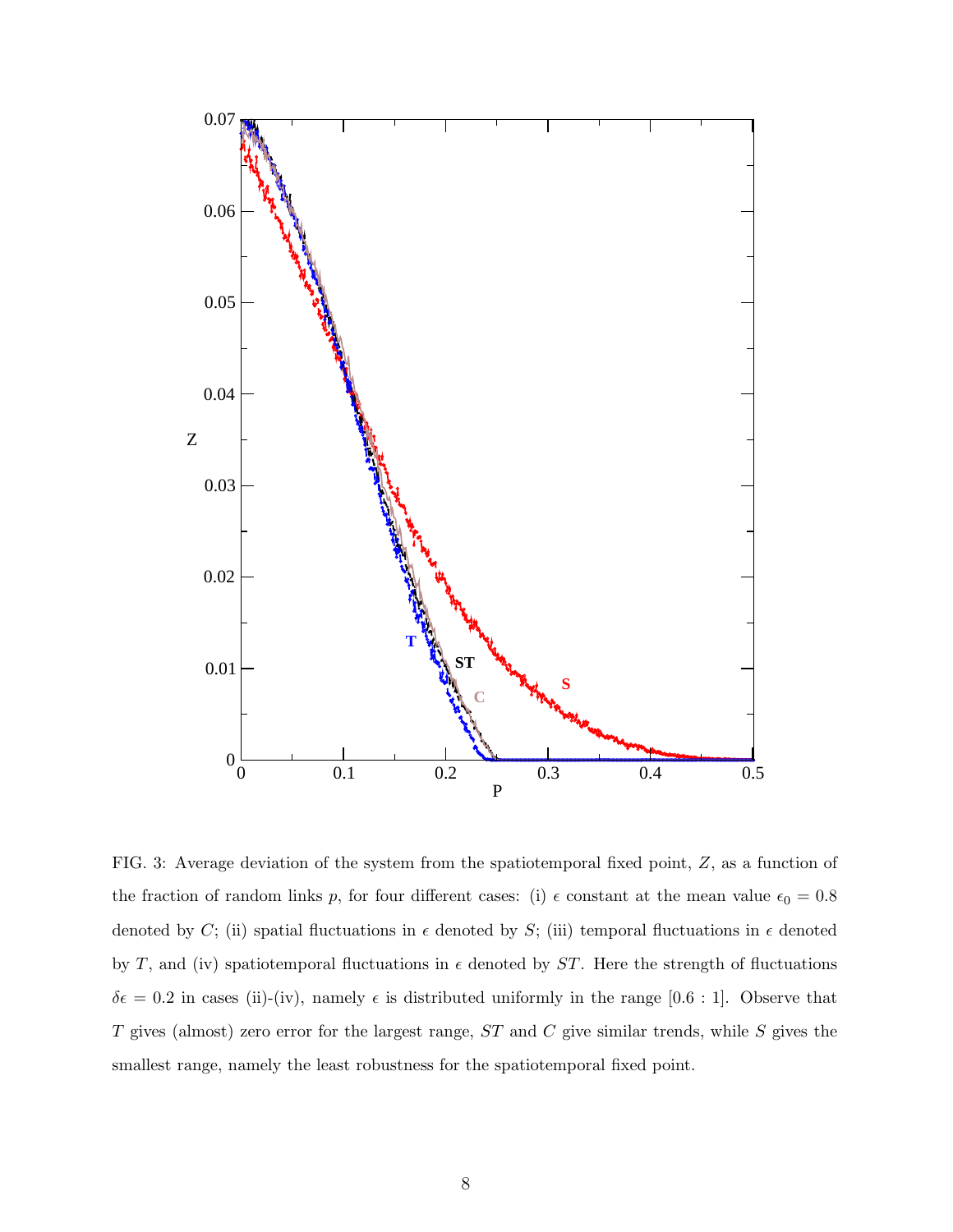

FIG. 4: Range of the spatiotemporal fixed point  $(1 - \epsilon_c)$ , where  $\epsilon_c$  is the critical value of coupling strength after which the spatiotemporal fixed point gains stability, as a function of the parametric fluctuation strength  $\delta p$ . Note that fluctuation strength of  $\delta p$  implies that the fraction of random links is distributed uniformly in the range  $[p_0 - \delta p : p_0 + \delta p]$ , with the mean  $p_0 = 0.5$ . Observe that temporal fluctuations of reasonbly large strength  $\delta p$ , actually *increases* the fixed point range, vis-a-vis the case of zero fluctuations  $\delta p = 0$  (i.e. the constant  $p_0$  case).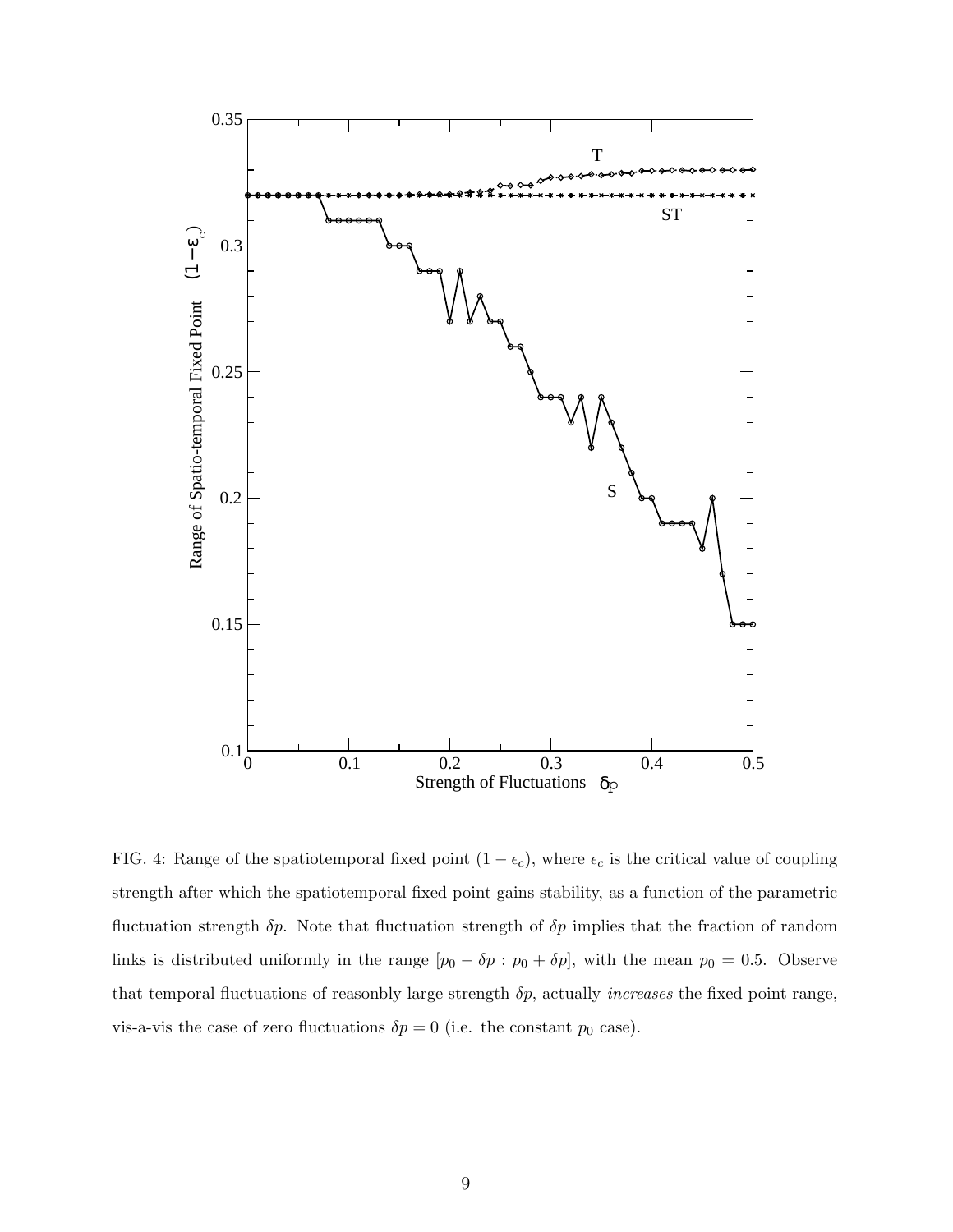

FIG. 5: Range of the spatiotemporal fixed point  $(1 - p_c)$ , where  $p_c$  is the critical value of p after which the spatiotemporal fixed point gains stability, as a function of the parametric fluctuation strength  $\delta \epsilon$ . Note that fluctuation strength of  $\delta \epsilon$  implies that coupling  $\epsilon$  is distributed uniformly in the range  $[\epsilon_0-\delta\epsilon:\epsilon_0+\delta\epsilon]$ , with the mean  $\epsilon_0=0.8$ . Observe that temporal fluctuations of reasonbly large strength  $\delta \epsilon$ , actually *increases* the fixed point range, vis-a-vis the case of zero fluctuations  $\delta \epsilon = 0$  (i.e. the constant  $\epsilon_0$  case).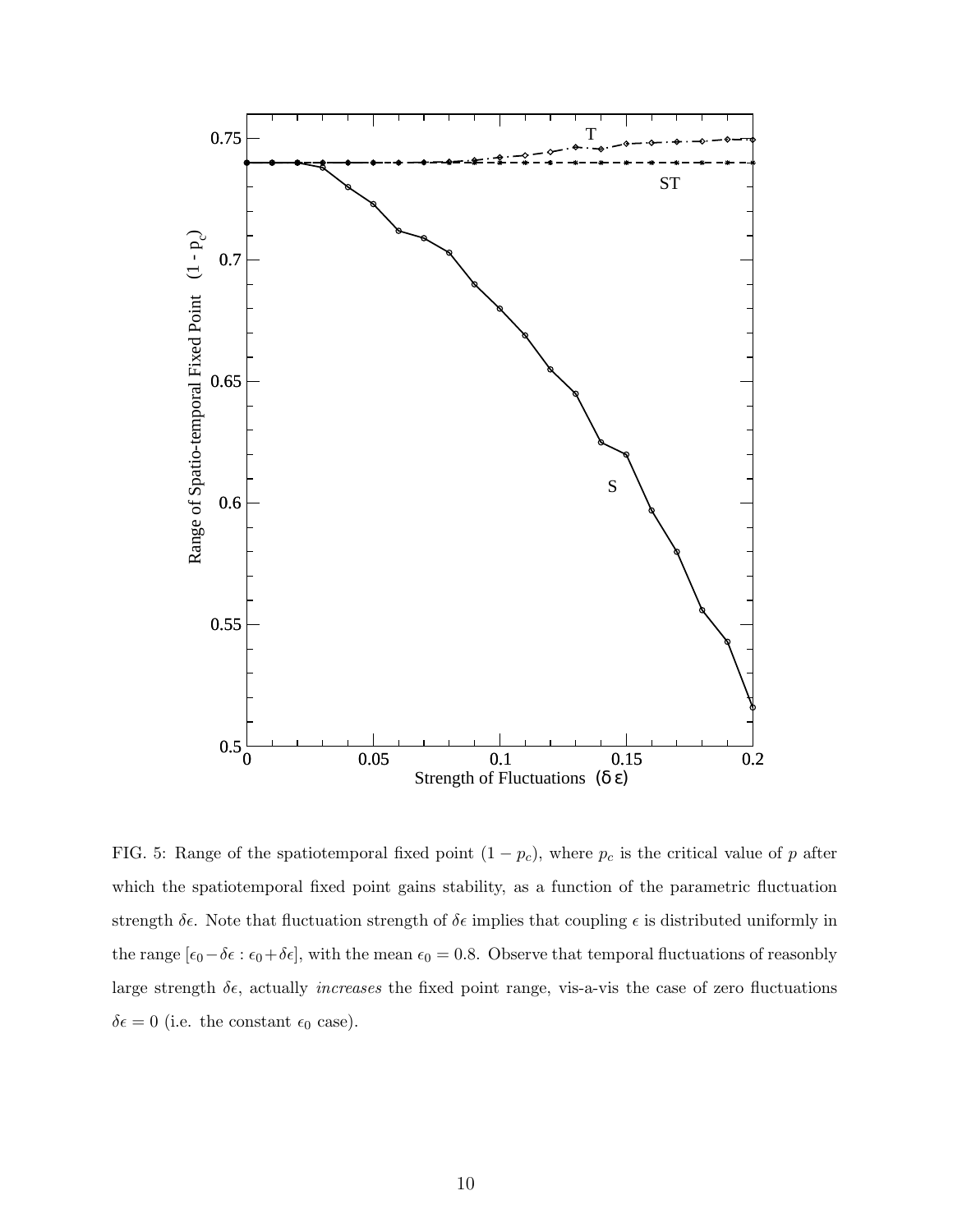#### **CONCLUSIONS**

It was observed that lattices of coupled chaotic maps, with coupling connections dynamically rewired to random sites with probability  $p > 0$ , gave rise to a window of spatiotemporal fixed points in coupling parameter space. Here we investigate the effects of different kinds of parametric fluctuations on the robustness of this spatiotemporal fixed point regime. In particular we study the spatiotemporal dynamics of the network with fluctuating rewiring probabilities and coupling strengths, with the fluctuations being (a) noisy in time, homogeneous in space, as applicable for intrinsically homogenoeus systems under common environmental noise; (ii) noisy in space, and fixed in time, namely quenched disorder; and (iii) noisy in both space and time..

We find that static spatial inhomogeniety, namely quenched disorder, degrades spatiotemporal regularity most significantly. Spatiotemporal fluctuations yield dynamical properties almost identical to networks with the parameters held constant at the mean values. Interestingly, spatiotemporal regularity is most robust under spatially uniform temporal fluctuations. Such space-invariant temporal parametric noise actually yields a regular range that is larger than that obtained for systems with the parameters held constant at mean-value.

So the effect of different kinds of parameteric noise on spatiotemporal regularity is quite distinct: quenched spatial fluctuations are the most detrimental to spatiotemporal regularity; spatiotemporal fluctuations yield phenomena similar to that with constant mean-values; and spatiotemporal regularity is most robust under spatially uniform temporal fluctuations.

- <span id="page-10-1"></span>[1] R. Albert and A.-L. Barabasi, Rev. of Mod. Phys. 74, 47 (2002), A.-L. Barabasi, 'Linked: The New Science of Networks' (Massachusetts: Persus Publishing, 2002); T. Gross and B. Blasius, J. of Royal Soc. – Interface 5 259 (2008).
- <span id="page-10-2"></span>[2] D. J. Watts and S. H. Strogatz, Nature, 393 440 (1998).
- <span id="page-10-0"></span>[3] K. Kaneko, Theory and Applications of Coupled Map Lattices, Wiley, New York (1993)
- <span id="page-10-3"></span>[4] P. M. Gade and C.-K. Hu, Phys. Rev. E 62 6409 (2000); Z. Gao, B. Hu and G. Hu, Phys. Rev. E 65 016209 (2001); M. Barahona and L. Pecora, Phys. Rev. Lett., 89, 054101 (2002); J. Jost and M. P. Joy, Phys. Rev. E 65 016201(2002); M. G. Cosenza and K. Tucci, Phys. Rev. E, bf 65 0326223 (2002); P. R. A. Campos, V. M. de Oliveira and F. G. Brady Moreia, Phys.